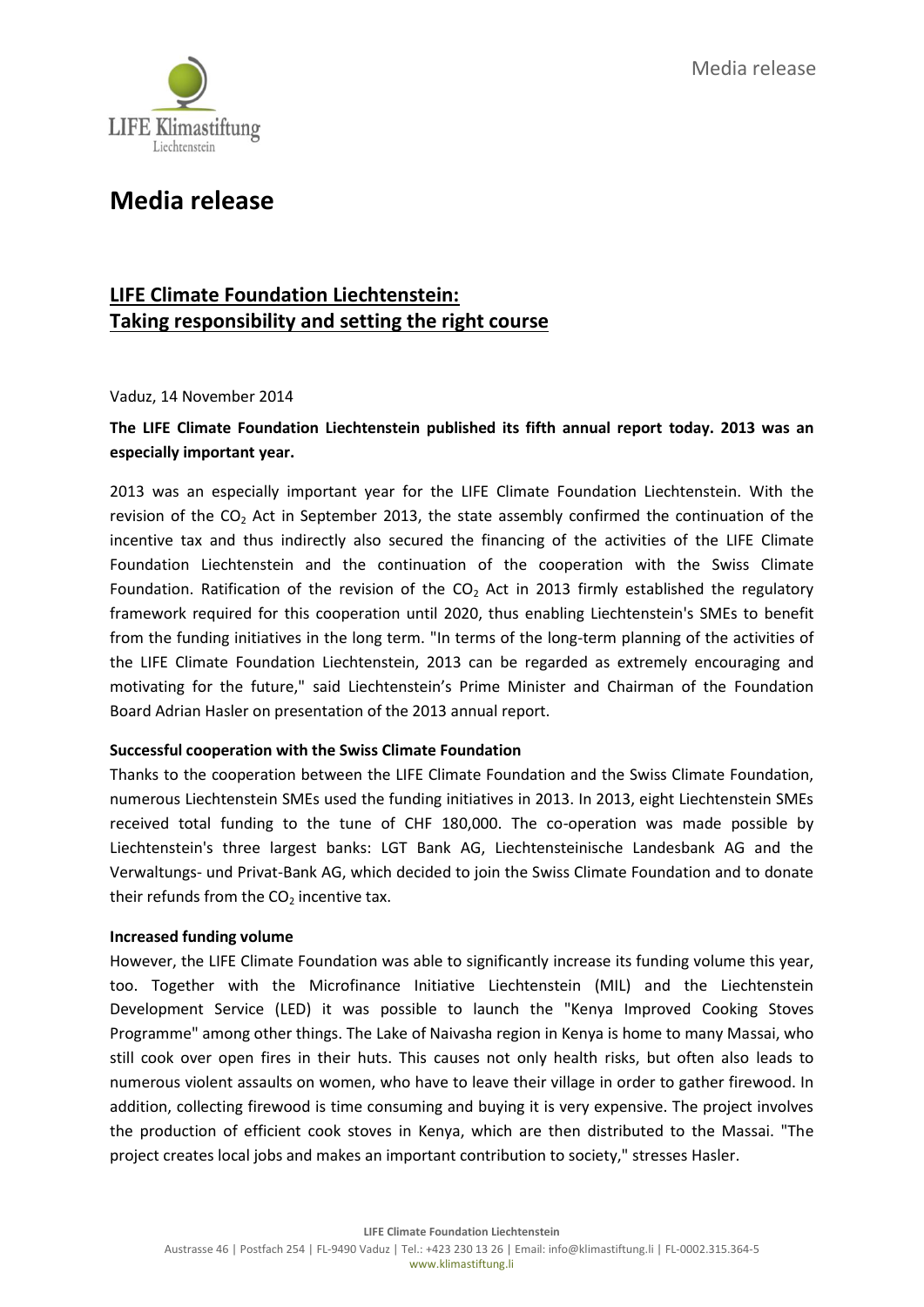

In a next step, local trade will be supported through the allocation of eco-loans (helping people to help themselves). Through the free distribution of 2,000 cookstoves (spread over two years) it should also be possible to achieve a 6t reduction in  $CO<sub>2</sub>$  emissions each year. The project is being initiated and implemented by the Swiss company South Pole.

#### **PR at home and abroad**

Another high point of 2013 was the foundation's participation in the Climate Conference in Warsaw, Poland. But some measures were initiated in Liechtenstein, too. The LIFE Climate Foundation Liechtenstein was thus involved in the foundation of the energy efficiency platform, which offers companies in Liechtenstein a forum for exchanging practical experience on the subject of energy efficiency, supported the annual environmental clean-up in Vaduz and, to mark the UN World Water Day, conducted an educational afternoon on the topic "water" according to the motto "every litre counts". More than 200 visitors of all ages informed themselves about water in the energy city Vaduz. The event was hosted by the LIFE Climate Foundation Liechtenstein, the Miss Earth Switzerland organisation and the environmental protection organisation myblueplanet. One of the highlights of the event included a special mission for the Miss Earth candidates that saw them install water-saving taps at various locations throughout Vaduz. This alone will make it possible to save 5,428 kg of  $CO<sub>2</sub>$  each year.

Thus the LIFE Climate Foundation Liechtenstein was again able to make an active contribution last year to raising awareness for and promoting climate protection and improving Liechtenstein's reputation. "The activities of the LIFE Climate Foundation Liechtenstein have enabled it to gain further recognition in the sustainability community and to achieve brand status. It plays a valuable role in creating a positive image for Liechtenstein as a locus of industry, finance and knowledge," explained Hasler.

#### **Consistent continuation of the strategy in 2014**

2014 will see us continuing to pursue the current strategy. By supporting promising specific projects in Liechtenstein, we aim to underscore our local focus. In addition, the LIFE Climate Foundation has set itself the long-term goal of playing a leading role in the field of sustainability along with the other Liechtenstein sustainability initiatives and to act as a driver and incubator of innovation, thereby making a valuable contribution to the prestige and reputation as well as to the economic development of the country. "We want to take responsibility, help to set the right course and significantly shape the understanding that Liechtenstein is the source of solutions for important future topics," concluded Hasler.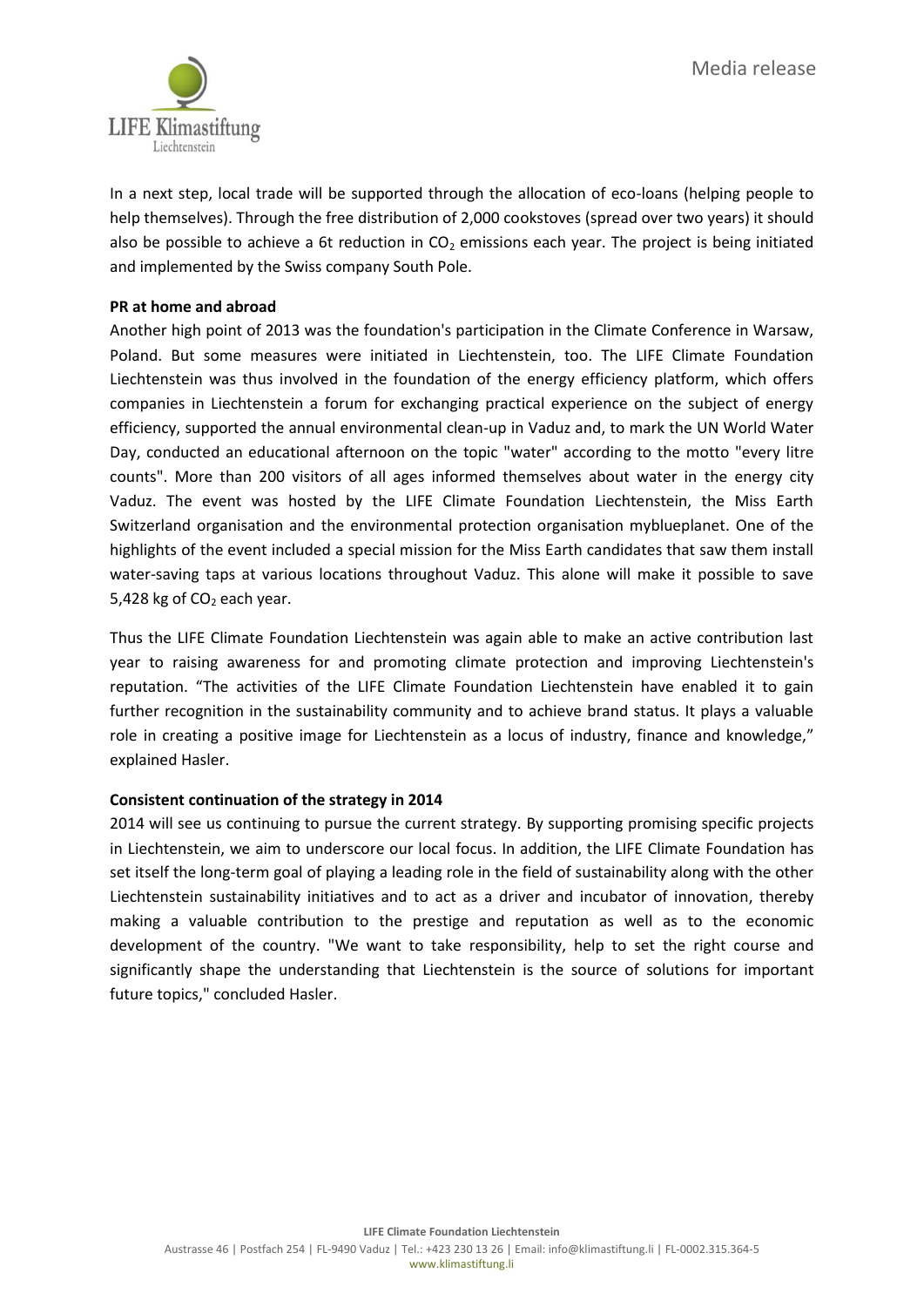

The **LIFE Climate Foundation Liechtenstein** is a non-profit foundation established in early 2009 under Liechtenstein law. The goals of the LIFE Climate Foundation Liechtenstein are to raise awareness and promote all aspects of sustainability and climate protection in order to protect our environment for future generations – "for a better life". The foundation's supporters include the Government of the Principality of Liechtenstein, the Liechtenstein Bankers Association, the Liechtenstein Association of Professional Trustees, the Liechtenstein Investment Fund Association, the Liechtenstein Insurance Association LVV and the University of Liechtenstein. Bringing together the worlds of business, academia and politics, the LIFE Climate Foundation Liechtenstein has become a driving force and a private-public partnership that reaches out to key sustainability players and brings them all together.

#### **Further information:**

LIFE Climate Foundation Liechtenstein Austrasse 46 9490 Vaduz, Liechtenstein Tel.: +423 230 13 26 [info@klimastiftung.li](mailto:info@klimastiftung.li) [www.klimastiftung.li](http://www.klimastiftung.li/)